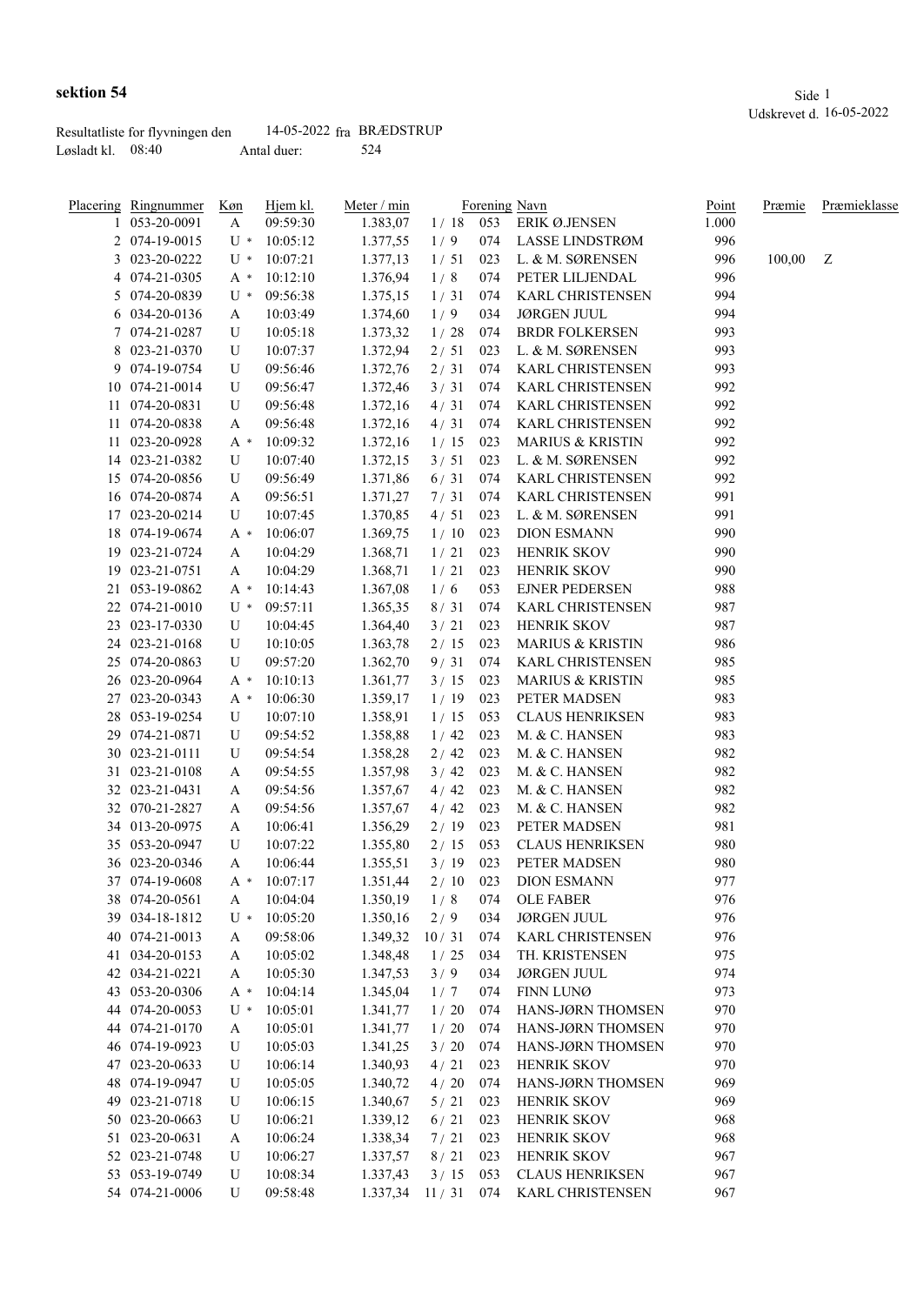|                     | Resultatliste for flyvningen den | 14-05-2022 fra BRÆDSTRUP |     |
|---------------------|----------------------------------|--------------------------|-----|
| Løsladt kl. $08:40$ |                                  | Antal duer:              | 524 |

|     | Placering Ringnummer | Køn   | Hjem kl. | Meter / min      | Forening Navn |     |                             | Point | Præmie | Præmieklasse |
|-----|----------------------|-------|----------|------------------|---------------|-----|-----------------------------|-------|--------|--------------|
|     | 55 023-21-0321       | A     | 10:09:58 | 1.337,07         | 5/51          |     | 023 L. & M. SØRENSEN        | 967   |        |              |
|     | 56 053-21-0523       | A     | 10:08:44 | 1.336,84         | 1/14          | 053 | <b>TEAM EILIF</b>           | 967   |        |              |
|     | 57 023-20-0247       | A     | 10:09:59 | 1.336,83         | 6/51          | 023 | L. & M. SØRENSEN            | 967   |        |              |
|     | 58 074-19-0682       | U     | 09:58:50 | 1.336,77         | 12/31         |     | 074 KARL CHRISTENSEN        | 967   |        |              |
|     | 59 023-21-0312       | U     | 10:10:00 | 1.336,58         | 7/51          | 023 | L. & M. SØRENSEN            | 966   |        |              |
|     | 60 023-20-0250       | A *   | 10:10:01 | 1.336,33         | 8/51          | 023 | L. & M. SØRENSEN            | 966   |        |              |
|     | 60 023-21-0323       | A     | 10:10:01 | 1.336,33         | 8/51          | 023 | L. & M. SØRENSEN            | 966   |        |              |
|     | 62 053-19-1010       | A     | 10:08:39 | 1.336,18         | 4/15          | 053 | <b>CLAUS HENRIKSEN</b>      | 966   |        |              |
|     | 63 023-20-0220       | A     | 10:10:02 | 1.336,08         | 10/51         | 023 | L. & M. SØRENSEN            | 966   |        |              |
|     | 64 023-20-0273       | A     | 10:10:04 | 1.335,59         | 11/51         | 023 | L. & M. SØRENSEN            | 966   |        |              |
|     | 65 023-20-0296       | A     | 10:10:05 | 1.335,34         | 12/51         | 023 | L. & M. SØRENSEN            | 965   |        |              |
|     | 66 073-18-5693       | A *   | 10:07:45 | 1.334,97         | 2/28          | 074 | <b>BRDR FOLKERSEN</b>       | 965   |        |              |
|     | 67 182-20-0256       | А *   | 10:07:56 | 1.334,73         | 2/9           | 074 | LASSE LINDSTRØM             | 965   |        |              |
| 68  | 074-21-0319          | А *   | 10:15:10 | 1.333,53         | 2/8           | 074 | PETER LILJENDAL             | 964   |        |              |
| 69. | 053-19-0874          | $A^*$ | 10:17:09 | 1.332,84         | 2/6           | 053 | <b>EJNER PEDERSEN</b>       | 964   |        |              |
|     | 70 023-19-0185       | U     | 10:10:16 | 1.332,63         | 13/51         | 023 | L. & M. SØRENSEN            | 964   |        |              |
|     | 71 053-20-0388       |       |          |                  |               | 053 | <b>CLAUS HENRIKSEN</b>      | 963   |        |              |
|     |                      | A     | 10:08:55 | 1.332,17         | 5/15          |     | L. & M. SØRENSEN            |       |        |              |
|     | 72 023-21-0373       | A     | 10:10:18 | 1.332,14         | 14/51         | 023 |                             | 963   |        |              |
|     | 73 074-21-0848       | A     | 10:08:33 | 1.332,11         | 3/10          | 023 | <b>DION ESMANN</b>          | 963   |        |              |
|     | 74 023-21-0342       | A     | 10:10:20 | 1.331,65         | 15/51         | 023 | L. & M. SØRENSEN            | 963   |        |              |
|     | 75 023-20-0275       | U     | 10:10:21 | 1.331,40         | 16/51         | 023 | L. & M. SØRENSEN            | 963   |        |              |
|     | 76 023-21-0319       | A     | 10:10:23 | $1.330,91$ 17/51 |               | 023 | L. & M. SØRENSEN            | 962   |        |              |
|     | 77 023-20-0288       | A     | 10:10:24 | 1.330,66         | 18/51         | 023 | L. & M. SØRENSEN            | 962   |        |              |
|     | 78 034-19-2002       | $U^*$ | 10:06:11 | 1.330,49         | 2/25          | 034 | TH. KRISTENSEN              | 962   |        |              |
|     | 79 074-19-0994       | $A^*$ | 10:07:42 | 1.330,08         | 1/6           | 074 | TORBEN ANDERSEN             | 962   |        |              |
|     | 80 023-21-0400       | A     | 10:10:27 | 1.329,93         | 19/51         | 023 | L. & M. SØRENSEN            | 962   |        |              |
|     | 81 034-20-0151       | U     | 10:06:17 | 1.328,95         | 3/25          | 034 | TH. KRISTENSEN              | 961   |        |              |
|     | 82 220-21-1900       | $A^*$ | 10:08:10 | 1.328,67         | 3/28          | 074 | <b>BRDR FOLKERSEN</b>       | 961   |        |              |
|     | 83 034-18-1549       | A     | 10:06:19 | 1.328,43         | 4/25          | 034 | TH. KRISTENSEN              | 960   |        |              |
|     | 84 053-20-0094       | U     | 10:02:50 | 1.327,41         | 2/18          | 053 | ERIK Ø.JENSEN               | 960   |        |              |
|     | 85 074-21-0513       | $U^*$ | 10:08:19 | 1.327,21         | 1/9           | 074 | <b>BRIAN JENSEN</b>         | 960   |        |              |
|     | 86 053-20-0081       | A     | 10:02:52 | 1.326,88         | 3/18          | 053 | ERIK Ø.JENSEN               | 959   |        |              |
|     | 87 182-21-0399       | A     | 10:08:22 | 1.326,46         | 2/9           | 074 | <b>BRIAN JENSEN</b>         | 959   |        |              |
|     | 88 074-21-0106       | $A^*$ | 10:07:57 | 1.326,30         | 2/6           | 074 | <b>TORBEN ANDERSEN</b>      | 959   |        |              |
|     | 89 053-21-0689       | A     | 10:15:58 | 1.326,13         | 1/19          | 053 | <b>EJGIL JENSEN</b>         | 959   |        |              |
|     | 90 074-20-0079       | U     | 10:06:02 | 1.325,92         | 5/20          | 074 | HANS-JØRN THOMSEN           | 959   |        |              |
|     | 91 023-20-0903       | A     | 10:12:42 | 1.325,29         | $4/15$ 023    |     | <b>MARIUS &amp; KRISTIN</b> | 958   |        |              |
|     | 92 074-21-0206       | A     | 10:08:34 | 1.325,18         | 3/9           | 074 | LASSE LINDSTRØM             | 958   |        |              |
|     | 93 053-21-0695       | A     | 10:16:03 | 1.324,98         | 2/19          | 053 | <b>EJGIL JENSEN</b>         | 958   |        |              |
|     | 94 074-20-0131       | A     | 10:08:25 | 1.324,91         | 4/28          | 074 | <b>BRDR FOLKERSEN</b>       | 958   |        |              |
|     | 94 074-21-0278       | U     | 10:08:25 | 1.324,91         | 4/28          | 074 | <b>BRDR FOLKERSEN</b>       | 958   |        |              |
|     | 96 023-21-0381       | A     | 10:10:49 | 1.324,56         | 20/51         | 023 | L. & M. SØRENSEN            | 958   |        |              |
|     | 97 053-20-0390       | A     | 10:09:27 | 1.324,23         | 6/15          | 053 | <b>CLAUS HENRIKSEN</b>      | 957   |        |              |
|     | 98 074-19-0918       | U     | 10:06:09 | 1.324,12         | $6/20$        | 074 | HANS-JØRN THOMSEN           | 957   |        |              |
|     | 99 053-19-0568       | $U^*$ | 10:16:07 | 1.324,06         | 3/19          | 053 | <b>EJGIL JENSEN</b>         | 957   |        |              |
|     | 100 068-19-0557      | $A^*$ | 10:05:35 | 1.323,82         | 2/7           | 074 | FINN LUNØ                   | 957   |        |              |
|     | 101 053-21-0713      | U     | 10:16:15 | 1.322,22         | 4/19          | 053 | <b>EJGIL JENSEN</b>         | 956   |        |              |
|     | 102 074-20-0063      | $U^*$ | 10:06:17 | 1.322,07         | 7/20          | 074 | HANS-JØRN THOMSEN           | 956   |        |              |
|     | 103 074-21-0836      | A     | 10:16:01 | 1.321,73         | 3/8           | 074 | PETER LILJENDAL             | 956   |        |              |
|     | 104 074-19-0919      | U     | 10:06:20 | 1.321,31         | 8/20          | 074 | HANS-JØRN THOMSEN           | 955   |        |              |
|     | 105 023-20-0565      | $A^*$ | 10:11:03 | 1.321,16         | 21/51         | 023 | L. & M. SØRENSEN            | 955   |        |              |
|     | 106 053-18-0887      |       | 10:18:03 | 1.320,60         | 3/6           | 053 | <b>EJNER PEDERSEN</b>       | 955   |        |              |
|     |                      | $A^*$ |          |                  |               |     |                             |       |        |              |
|     | 107 074-18-0855      | $U^*$ | 10:06:23 | 1.320,54         | 9/20          | 074 | HANS-JØRN THOMSEN           | 955   |        |              |
|     | 108 023-21-0324      | A     | 10:11:06 | 1.320,44         | 22/51         | 023 | L. & M. SØRENSEN            | 955   |        |              |